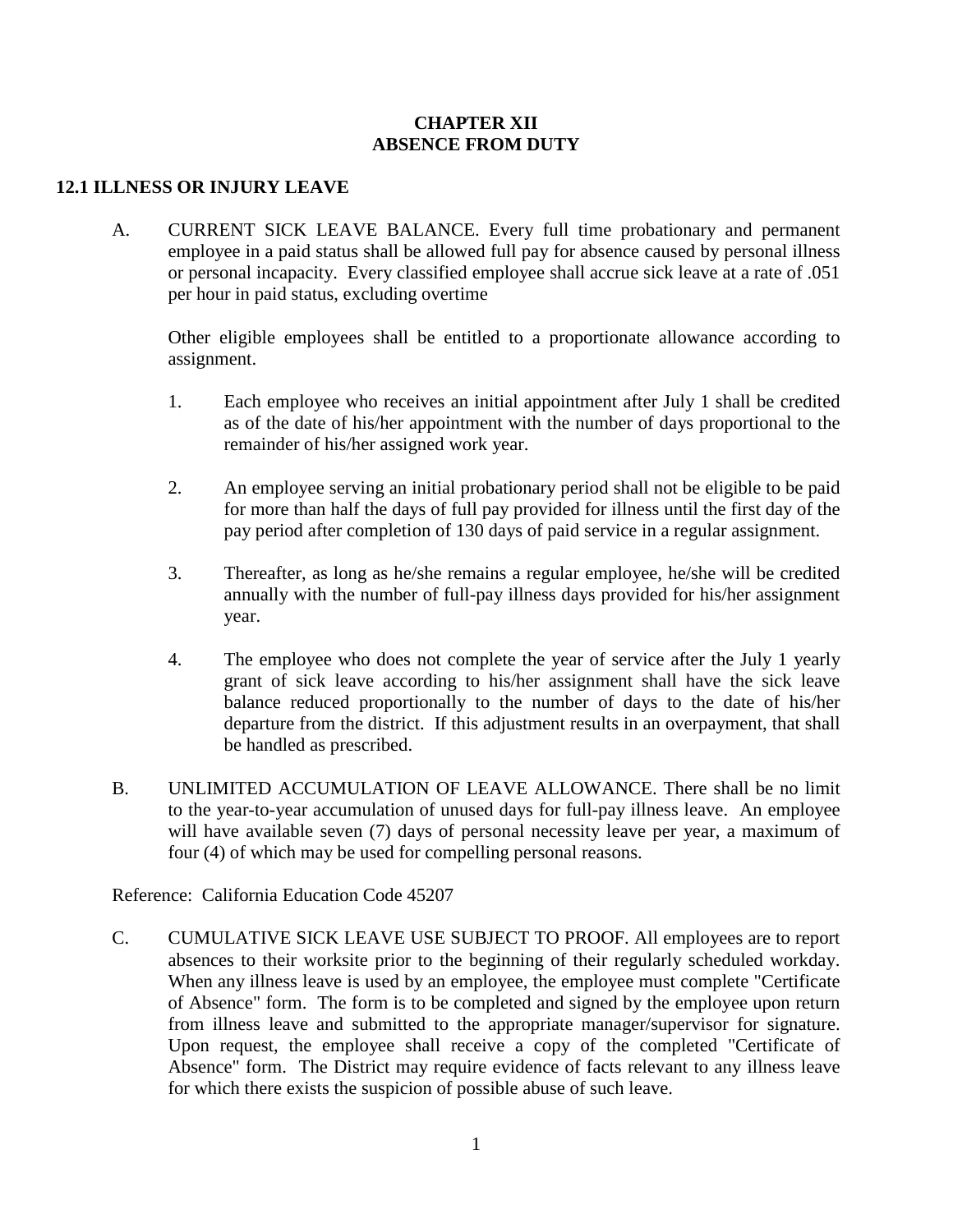- D. SICK LEAVE RECORDS AND INSPECTION. Complete records for each classified employee shall be maintained showing the number of days sick leave accumulated by each employee and the number of days sick leave annually used by each employee. Each employee's record will be open to his/her inspection.
- E. NO SICK LEAVE WHILE ON LEAVE OR LAY-OFF. Lay-off or leave of absence without pay shall not be considered an interruption of continuous service, but no illness leave shall be allowed while an employee is in a non-paid status.
- F. REPORTS REQUIRED UPON RETURN AFTER ILLNESS OR ACCIDENT. Each employee absent from duty on account of illness or accident shall submit a health report as follows:
	- 1. ABSENCE LESS THAN FIVE MONTHS
		- a. The employee on sick leave must report his/her intention to return from absence directly to the worksite prior to the end of the workday before return to service. The deadline for reporting such intent to return from absence will be determined and communicated to employees in writing by each site manager. In incidents in which the employee has not notified the worksite in a timely manner and reports to work when a replacement substitute has been assigned to work, the employee shall be charged with appropriate (sick, vacation, personal, etc.) leave for the day and the substitute shall be paid.
		- b. Employees who have been absent from duty because of serious illness or a serious accident for a period of less than four weeks, employees who have been absent from duty for a period of four weeks or more, not exceeding five school months, and employees who have suffered serious illness or incurred a serious injury during periods during which they were not normally assigned shall submit a health report for approval before continuing service.
	- 2. ABSENCE EXCEEDING FIVE MONTHS. Employees who have been absent from duty on account of illness for a period of more than five months, or who have been granted a leave of absence in excess of five months, shall submit a health report for approval before reporting for or continuing service.
	- 3. RETURN FROM MILITARY SERVICE. Employees returning from a leave of absence for military service exceeding two calendar months, shall submit a health report before reporting for duty.
	- 4. HEALTH REPORT REQUIRED AT ANY TIME. The Superintendent of Schools or his/her designee may require and direct any employee to obtain a health report at district expense should it appear to be necessary for the best interest of the school district.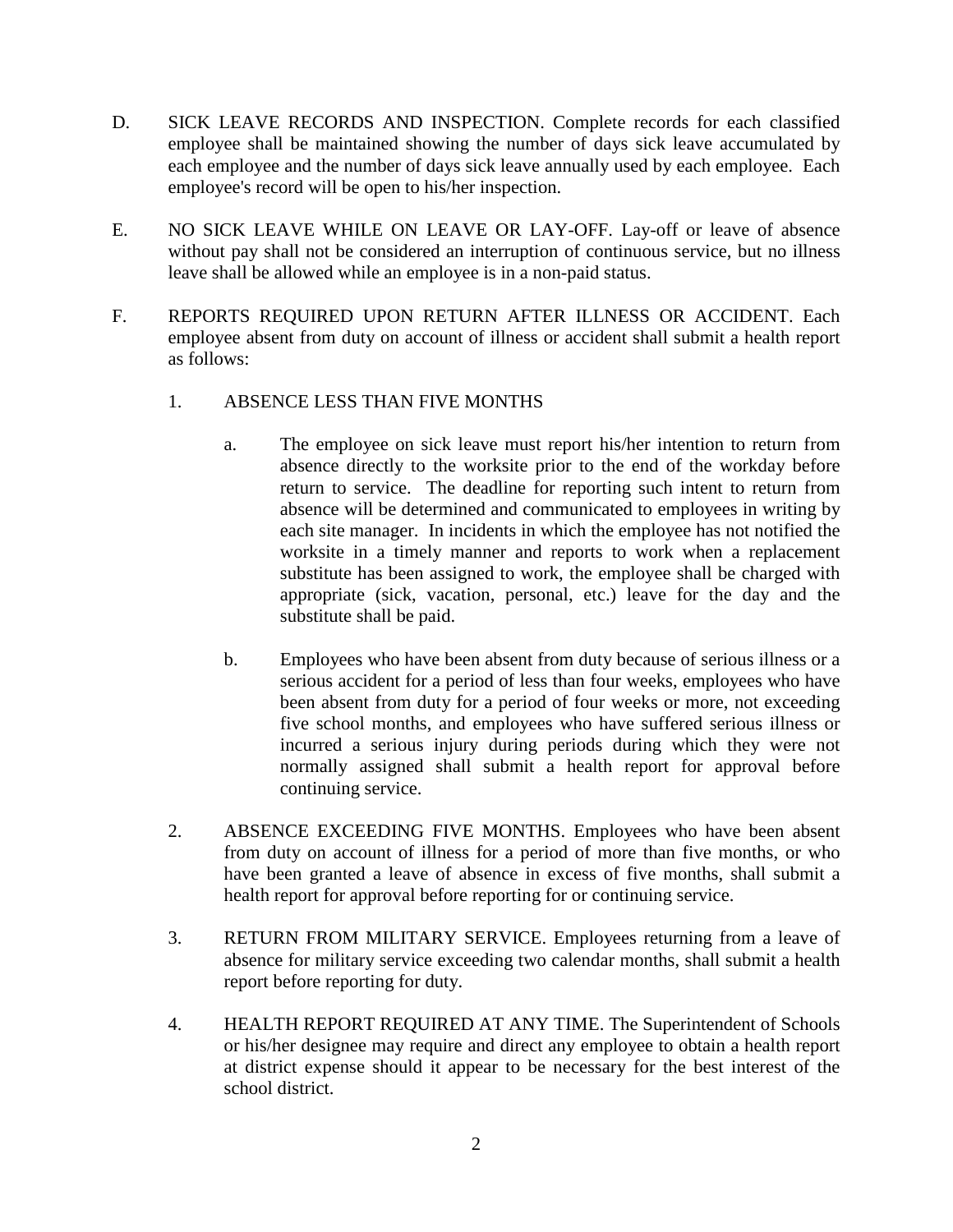- 5. HEALTH REPORTS MADE. The report of the examining physician shall be made to Human Resource Services on the required form and shall include a reply to all items listed therein.
- 6. SPECIAL HEALTH EXAMINATION REQUIRED. The Superintendent of Schools or his/her designee may require any employee who has been permitted to return to duty under the terms of this Rule and who is again absent by reason of illness or accident during the same calendar year for a period of one month or more, to report to Human Resource Services for a health examination.
- 7. ABSENCES UNAVAILABLE PHYSICIAN. When an employee, required to report to a designated physician as specified, is unable to secure an appointment within a reasonable period of time (i.e., due to vacation or extended illness of the physician, etc.) section F.4 of this Rule shall apply.
- G. SICK LEAVE DONATION PROGRAM. All Classified employees are eligible to participate in the District's Sick Leave Donation Program as provided for in California Education Code 44043.5 and collective bargaining contract provisions.

## **12.2 HEALTH EXAMINATIONS**

Periodical health examinations may be required of all employees or any group of employees. The Superintendent of Schools is authorized to formulate detailed procedures for the administration of these examinations.

Any classified employee shall be required to report for health examination to the Physician Services or to a physician designated by the Board of Education when, in the judgment of the Department Head the apparent health condition of the employee warrants it. If the report of the physician shows the employee is in unfit condition to perform his duties, the employee may be required to absent himself until able to perform his duties properly, in which case he may be granted his regular unexpired sick leave.

### **12.3 MINIMUM PAYMENT WHILE ON STATUTORY LEAVE**

All classified employees who have established regular status with the district, who are absent from duty because of personal illness or injury, and who have exhausted their full pay illness allowance leave, shall be eligible for 100 days of half salary sick leave per fiscal year. A classified employee shall be eligible to request statutory leave when all other available leaves have been exhausted. The employee shall submit a form to the Superintendent requesting statutory leave which includes a statement from a physician stating that he/she is unable to work. The form shall be sent to the Physician Services for approval after which the employee shall be eligible for statutory leave as prescribed in the Education Code. No written request or physician's statement is necessary for statutory leave for four consecutive working days or less. Before an employee's statutory leave ends, the employee shall indicate his/her intentions about returning to work. If unable to return, he/she shall (a) apply for a leave of absence without pay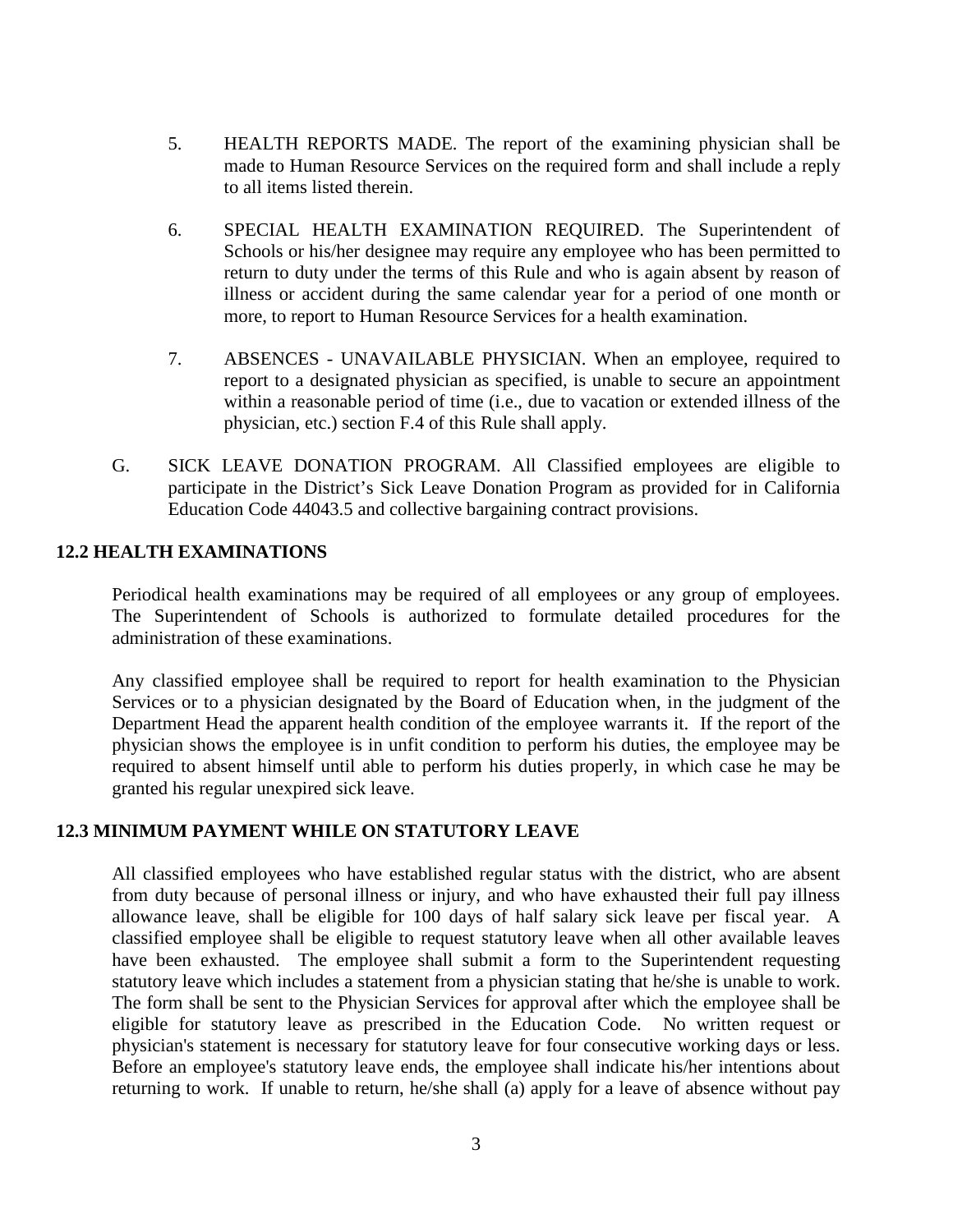to start not later than the end of the statutory leave, (b) terminate services by resignation, or (c) request retirement, if eligible.

Reference: California Education Code Section 45196

## **12.4 MATERNITY LEAVE**

A leave of absence for pregnancy or convalescence following child birth shall be granted for the period of time that the employee is physically unable to perform the duties required of her position, but for not to exceed one year. Leave benefits shall be allowed for the period of pregnancy disability provided the dates of disability are certified by the employee's physician. The employee may, at her request, use current, accumulated, and statutory sick leave benefits as provided by Sections 12.1 and 12.3, or may request leave without pay. Should current, accumulated, and statutory sick leave benefits be exhausted within the period of pregnancy disability, the remaining time that the employee continues on maternity leave shall be in a leave without pay status. Additional leave without pay may be granted prior to or following the period of disability as provided by Section 12.10.C.

The employee upon diagnosis of pregnancy shall notify her immediate supervisor and furnish a statement from her attending physician, on a form supplied by the District, which indicates the estimated date of confinement and certifies that the employee's condition permits continued performance of all duties related to her regular assignment.

If the employee appears to be unable to continue to perform all duties related to her regular assignment at any time prior to the defined period of disability, the immediate supervisor may request a review of the period of disability as defined by the employee's physician.

The normal period of confinement following the birth of a child shall be considered to be six weeks. If the employee is able to resume performance of all duties related to her regular assignment at an earlier date or if it is necessary to extend the leave beyond six weeks, the employee shall furnish her immediate supervisor a statement from her attending physician defining her condition and the estimated length of absence. The employee shall be responsible for obtaining and furnishing the required documentation from her physician. The employee shall notify her immediate supervisor at least 30 days prior to the estimated date of return to active employment. The employee shall submit a health report as provided in Section 12.1.

Reference: California Education Code 45193

### **12.5 PERSONAL NECESSITY LEAVE**

Probationary and permanent employees may use up to, but not in excess of, seven days of illness leave in any fiscal year in cases of personal necessity as follows:

1. Death of a member of the immediate family when additional leave is required beyond that provided in these rules.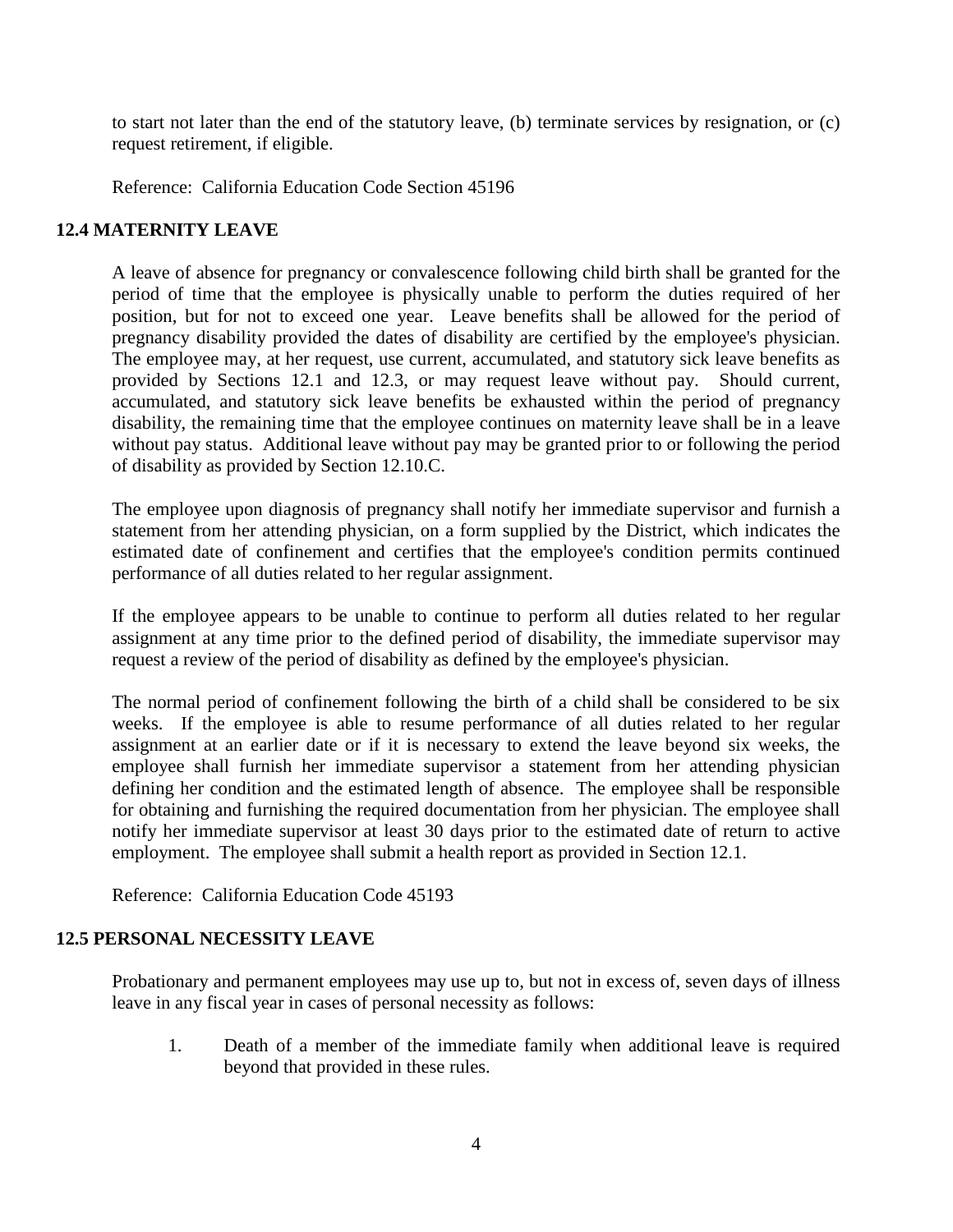- 2. Accident, involving his/her person or property or the person or property of a member of his/her immediate family.
- 3. Appearance in court or before administrative tribunal as a litigant party, or witness under subpoena or any order made with jurisdiction.
- 4. Parental Leave.
- 5. Illness in the immediate family of the employee.
- 6. Protection of the employee's home in the event of a natural catastrophe, such as flood, fire, or earthquake.
- 7. Compelling personal reasons, which are for business or other legal activity of serious and compelling personal importance that cannot be conducted before or after the workday. Employees are authorized up to a maximum of four days per fiscal year. Prior approval for the reason by the appropriate manager or supervisor is required two days prior to such leave.

Reference: California Education Code 45207

# **12.6 INDUSTRIAL INJURY OR ILLNESS LEAVE**

- A. PROBATIONARY AND PERMANENT EMPLOYEES ELIGIBLE. The provisions of this section shall apply to employees who have either probationary or permanent status in the classified service.
- B. INDUSTRIAL LEAVE ALLOWANCE. An employee in the classified service absent from duty because of industrial injury or illness resulting from his regular assignments including authorized overtime, and qualifying under the provisions of the workers' compensation insurance law, shall be allowed for each injury or illness, full salary from the first day of absence to and including the last day of absence not to exceed 60 working days. Allowable leave under this section shall not be accumulative from year to year.
- C. RATE OF PAYMENT FOR LEAVE. Payment for industrial injury or illness leave on any day shall not, when added to an award granted an employee under the workers' compensation laws of this state, exceed the normal wages for the day. The normal wages for the day shall, in the case of employees paid on an hourly basis, be based on the assigned time of the employee. Night differential pay shall not be paid to an employee absent because of industrial injury or illness.
- D. COMPENSATION AWARD. Industrial or illness leave will be reduced by one day for each day of authorized absence regardless of a compensation award made under workmen's compensation.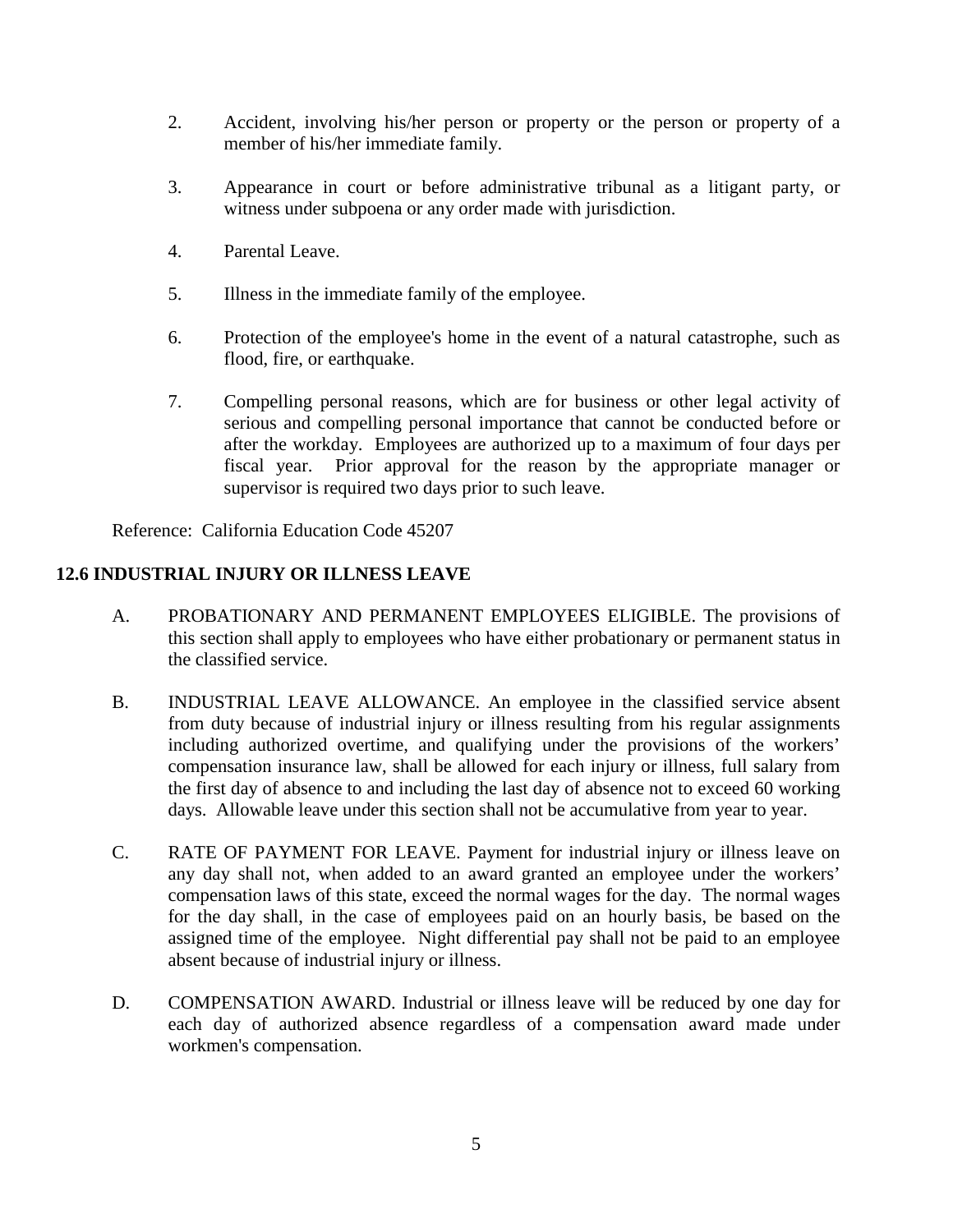E. USE OF OTHER LEAVES. If an employee is still receiving workers' compensation insurance benefits after entitlement to industrial injury or illness leave is exhausted, he shall then be placed on regular sick leave, vacation leave, accumulative compensating time off, or statutory leave. If, when an employee goes on regular sick leave or other types of leave or compensating time off, he is receiving workers' compensation insurance benefits, he shall be entitled to use only so much of such other leave benefits which, when added to workers' compensation insurance benefits, provide for a normal full day's wage or salary.

If the employee is no longer receiving workers' compensation insurance benefits, but is still unable to return to work as determined by the Physician Services, he shall then be placed on regular sick leave or other available leave as provided in this section.

- F. REQUIRED REPORTS. Before salary payments will be made to an employee absent because of industrial injury or illness, the required report of such an accident or illness must be on file in the Office of the Budget Control Officer.
- G. LEAVE WITHOUT PAY. After the expiration of paid leave as provided in this section, an employee who is unable to return to work as determined by the Physician Services, may be granted additional leave without pay for one year. Such leave may be extended for one additional year for good and sufficient cause.
- H. SENIORITY CREDITS. Periods of leave under this section, either paid or unpaid, shall not be considered to be a break in service of the employee and an employee while on such leave shall continue to receive seniority credit.
	- I. PLACEMENT ON REEMPLOYMENT LIST. When all available leaves of absence, paid or unpaid, have been exhausted and if the employee is not medically able to assume the duties of his position, he shall, if not placed in another position, be placed on a reemployment list for a period of 39 months. When available, during the 39 month period, he shall be employed in a vacant position in the class of his previous assignment over all available candidates, except for a reemployment list established because of lack of work or lack of funds, in which case he shall be listed in accordance with appropriate seniority requirements. If an employee's former class has ceased to exist during his absence, the employee shall be assigned to a vacant position in a comparable class for which qualified. An employee who has been placed on such a reemployment list and who has been released for return to duty and who fails to accept a position in his class shall be subject to the same rules as others placed on the reemployment list.
- J. PAYMENTS WHILE ON LEAVE. During all paid leaves of absence as provided in this section, the employee shall endorse to the District benefit checks received under State workers' compensation laws. The District shall issue to the employee appropriate warrants and payments of wages or salary and shall deduct normal retirement and all authorized contributions. If combined payments under this section total less than the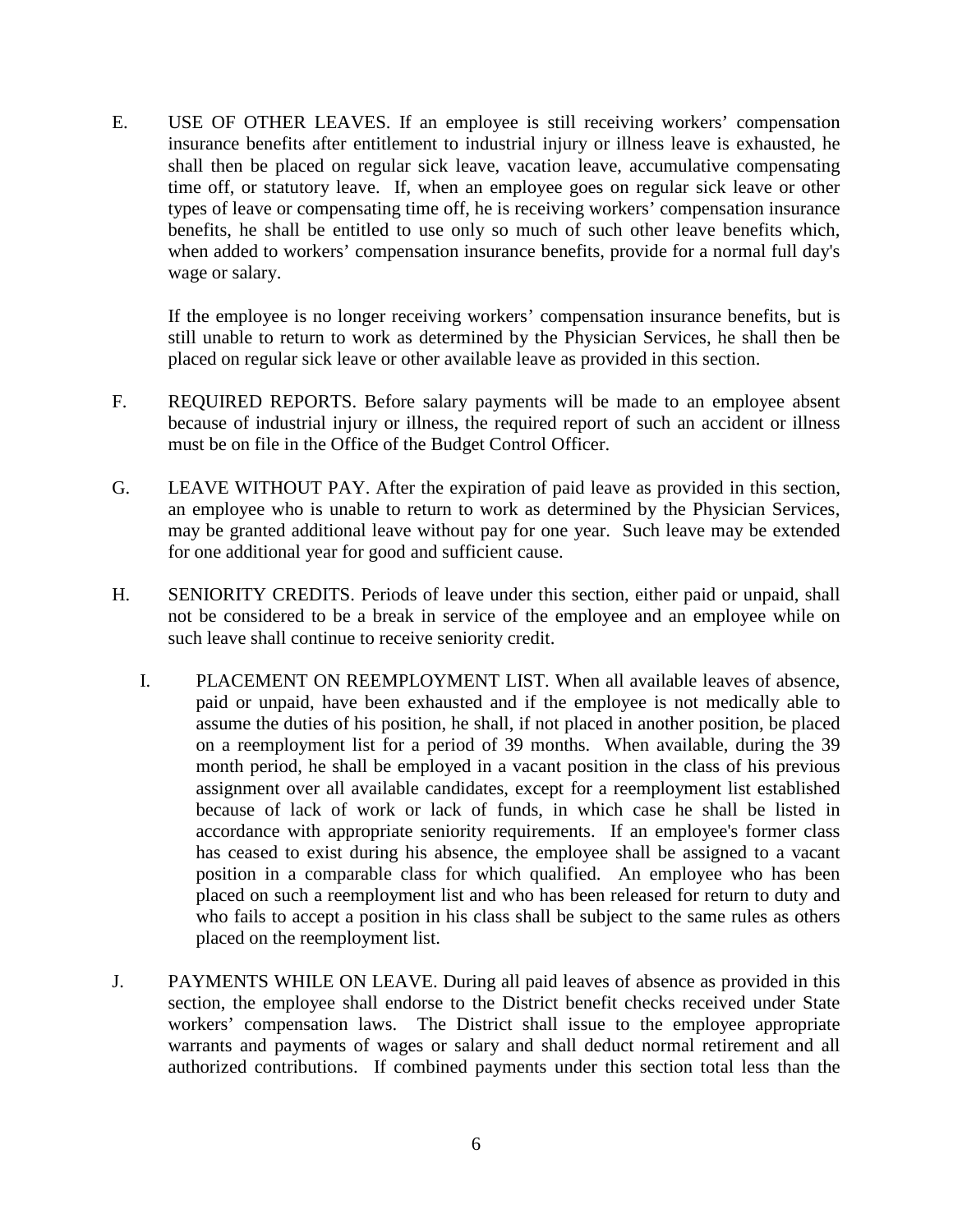normal full salary, as in the case of statutory leave, the employee shall not be required to endorse to the District benefit checks received under worker's compensation laws.

Reference: California Education Code 45191, 45192

## **12.7 ABSENCE FOR JUDICIAL AND OFFICIAL APPEARANCES**

- A. ABSENCE BECAUSE OF APPEARANCE IN COURT. A probationary or permanent employee in the classified service, other than a litigant in a case, who is necessarily absent because of his appearance before a grand jury or in court as a witness in response to a subpoena duly served, or having received a letter directing him to appear for service as a juror shall be paid his full salary during the period of such absence. In any case in which a witness fee or fee for jury duty is payable, such fee shall be collected by the employee and remitted to the school district.
- B. NOTIFICATION OF SUBPOENA. The employee shall immediately advise his supervisor of receiving such subpoena or letter directing him to appear for qualification for jury service and/or for jury service. In the case of a subpoena, the employee's supervisor shall immediately notify the Assistant Superintendent, Human Resource Services, and absence from work in answer to such subpoena shall be subject to the approval of the Board of Education.
- C. EMPLOYEES' RETURN TO WORK. Employees who are released from appearance in court as a witness or juror during any work day shall report for work for the balance of the work day as directed, allowing for reasonable travel time. If the employee's regular shift is other than a day shift, the excused employee shall be assigned to the day shift for the duration of the period of court service. The school district will pay the employee his regular salary, including shift differential pay, on those days verified by certification.
- D. CERTIFICATION OF SERVICE REQUIRED. Each day of necessary attendance in court or before a grand jury as a witness or a juror shall be verified. The employee shall have the court clerk or other appropriate official certify as to the dates and time of attendance as a witness or to the dates paid for jury service, and the dates called for service but excused without pay. This certification shall be filed by the employee with the person responsible for his time reporting. In cases where a time report is due prior to conclusion of appearance in court, the employee shall certify as to the days served in lieu of official certification. All such employee certification must be covered by the official certification for the entire period of such service which must be submitted to the timekeeper at the conclusion of such service.
- E. SERVICE BY LIMITED TERM EMPLOYEES. Employees with casual, substitute, or limited term status only may be released from their assignments by the department head at any time, including times when such employees will be absent from work due to appearance before a court or as a witness or due to jury service.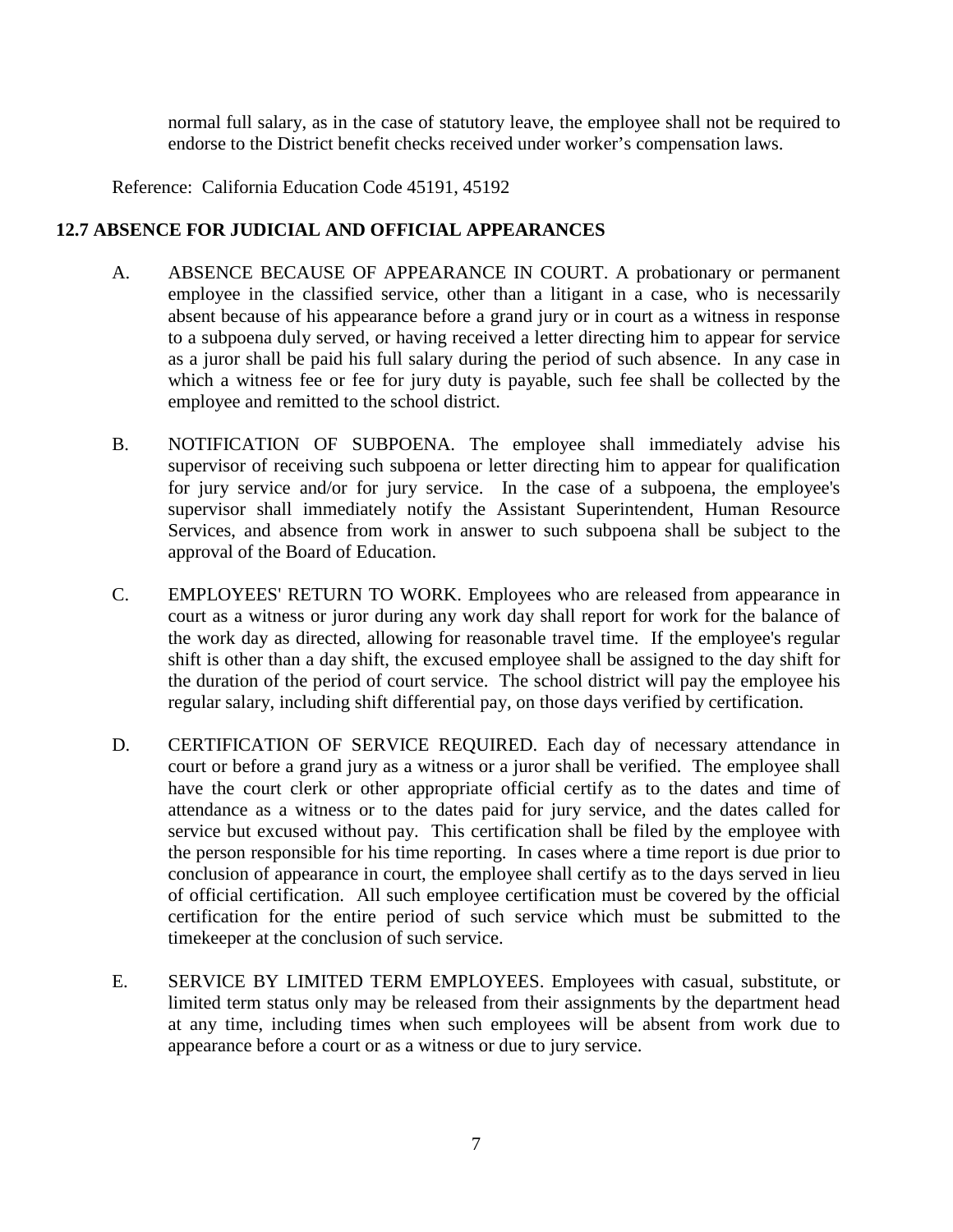F. INVOLUNTARY ABSENCE FOR PUBLIC PURPOSE. If an employee in the regular classified service is necessarily absent in response to an official order of another governmental jurisdiction which has not been brought about through misconduct or connivance on the part of the employee, and is approved by the Board of Education, payment of salary for such necessary absence shall be made.

Reference: California Education Code 44036, 44037

### **12.8 ATTENDANCE AT WORKERS' COMPENSATION HEARINGS**

When an injured employee of the district appeals from the decision of the State Compensation Insurance Fund in rejecting liability in his case and when, in the interest of justice and of protecting all legal rights of the injured employee, it is necessary or desirable for other district employees to attend the hearing of the appeal, they shall attend without loss of salary; provided that arrangements for their attendance shall be made by the person having charge of the district's insurance and subject to the approval of the Board of Education.

## **12.9 ABSENCE FOR EXAMINATIONS**

Every employee occupying a permanent position in the classified service shall be permitted to be absent from his/her duties during working hours in order to take any examination given by the district without deduction of pay or other penalty upon giving two days' notice to his/her immediate supervisor.

Every employee taking a district promotional examination will be granted compensating time off equal to the time required to take the examination, if the examination is scheduled at a time other than during the employee's regular working hours.

Every employee required by the district to take a physical examination or an examination for special certification and/or commercial licenses as a condition of continued employment shall be given paid release time for such examination. The district shall pay for any such required examination. If the examination is scheduled at any time other than during the employee's regular working hours, he/she shall be granted compensating time off equal to the time it took for the examination.

### **12.10 LEAVE OF ABSENCE WITHOUT PAY**

- A. PURPOSES FOR LEAVES OF ABSENCE. Leaves of absence without pay for the following purposes may be granted by the Board of Education upon recommendation of the Superintendent of Schools and in accordance with procedures established by the Superintendent:
	- 1. Child care
	- 2. Military service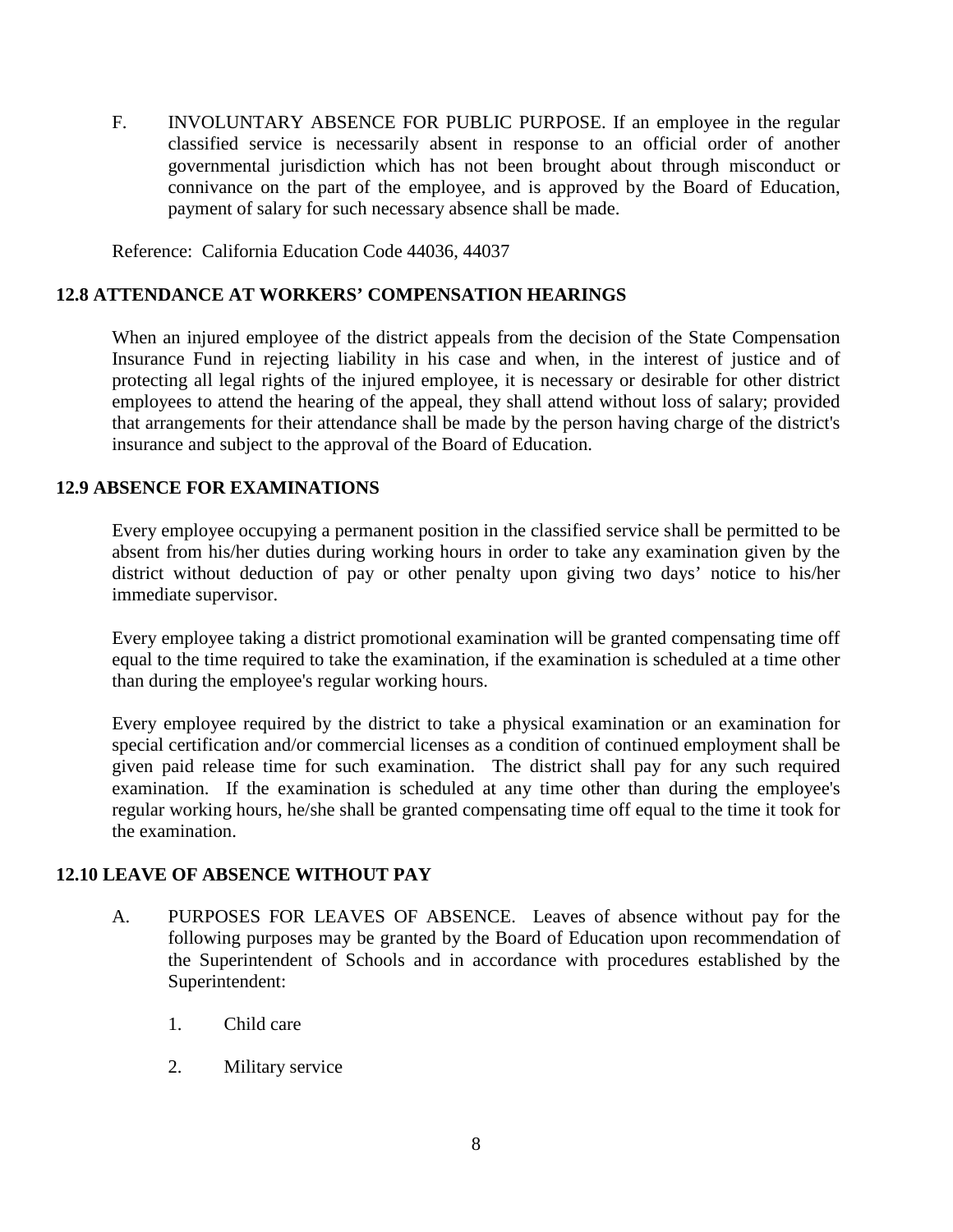- 3. Rest and recreation
- 4. Rest and recuperation
- 5. Study
- 6. Peace Corps service, Job Corps, Americorps, etc.
- 7. Work in another School District
- 8. Family Medical Leave Act (FMLA)
- 9. California Family Rights Act
- 10. Other reasons
- B. CONDITIONS FOR GRANTING LEAVE. Leave of absence without pay may be granted upon filing of an application showing reasons which are deemed sufficient, subject to the following conditions:
	- 1. An employee who has been granted a leave for 30 days or more shall complete one year of service before a second leave will be granted, except as otherwise provided in these Rules.
	- 2. Leave of absence shall not be granted for more than twelve consecutive calendar months, with the following exceptions:
		- a. Leave of absence for military service shall be granted as provided in the Education Code and the Military and Veterans Code.
		- b. Leave of absence for Peace Corps, Job Corps, and Americorp service shall not exceed 24 consecutive calendar months.
	- 3. Leave of absence for child care may be granted following maternity for not to exceed one year. The employee must notify the immediate supervisor at least 30 days prior to the beginning date of the leave. A satisfactory replacement must be available. In the event of adoption, a leave of absence for child care may be granted upon request as provided in this section.
- C. EXTENSION OF LEAVE. An employee who has been granted a year's leave of absence without pay may have his leave of absence extended for one additional consecutive year for good and sufficient cause, provided that a satisfactory replacement is available.
- D. RETURN FROM LEAVE. Return from leave shall be subject to the following conditions: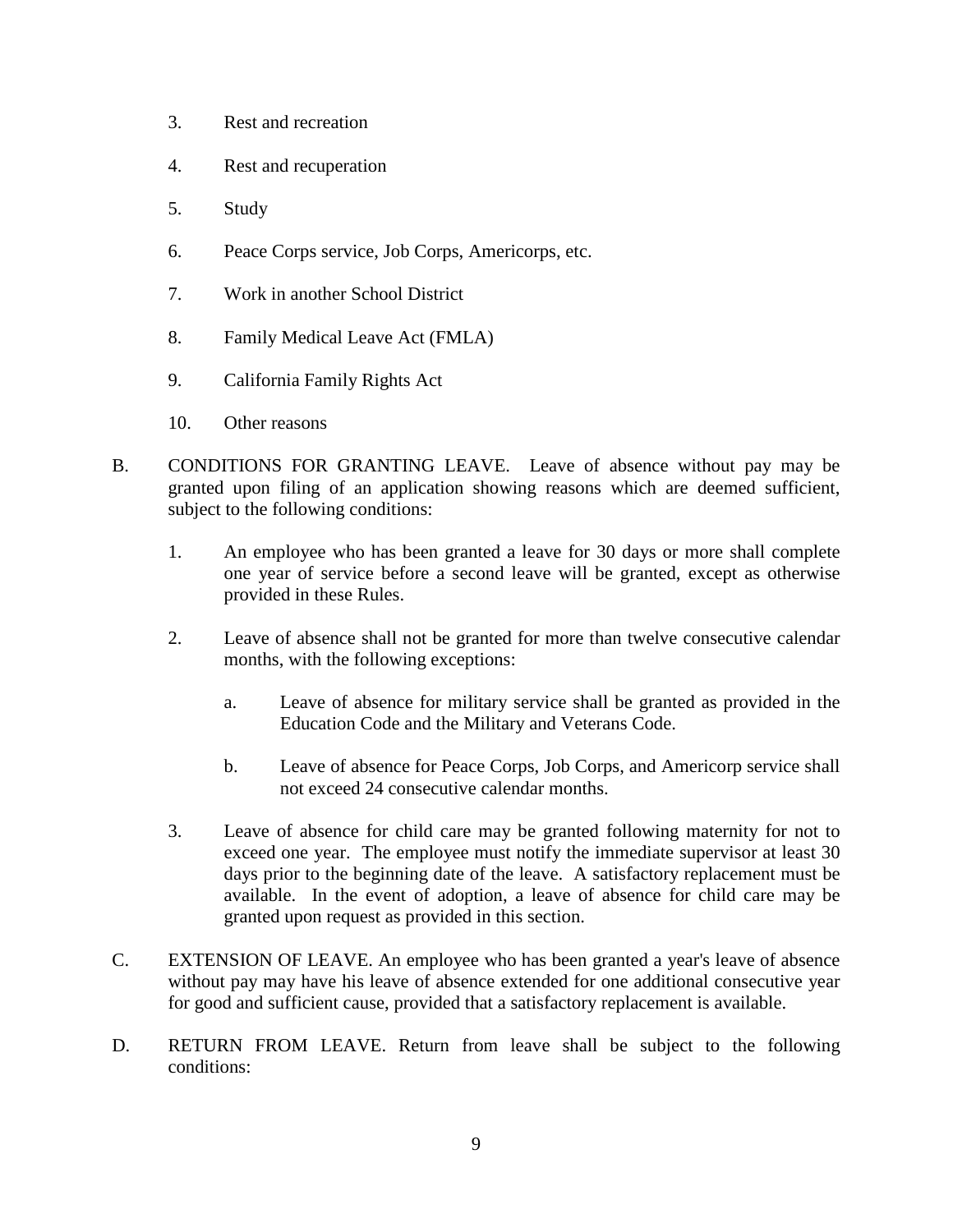- 1. An employee must give notification not less than 30 days prior to the expiration of the leave that it is the intention of the employee to return to active service.
- 2. An employee will be assigned to the same position or a position in the same class upon return to service following a leave of absence only if:
	- a. Absent six calendar months or less.
	- b. Absent one year or less on child care leave, granted in accordance with paragraph B.3 of this Rule.
	- c. Absent for military, Peace Corps, Job Corps, or Americorp service.
	- d. Absent on leave for rest and recuperation.
- 3. An employee returning from leave of absence who does not come within the provisions of paragraph D.2 will be assigned to a vacant position in the class in which the employee holds status. If no such vacant position is available, the employee's name shall be placed on the reemployment list for the class for a period of 39 months. He may return to a vacant position in a class at the same or a lower salary level for which he is qualified.
- 4. If the classification has been abolished during the employee's absence, he shall be laid off for lack of work and placed on the reemployment list for the class effective the date of termination of leave. He may be returned to a vacant position in a class at the same or a lower salary level for which he is qualified.
- E. BENEFITS WHILE ON LEAVE. Time elapsed while on leave of absence without pay shall not be counted toward seniority for promotion, compensation, sick leave or vacation privileges, except an employee absent on leave for study or Peace Corps, Job Corps or Americorp service shall include such time toward qualifying for advancement to the next higher step in the salary range in accordance with paragraph C of 10.1 and an employee absent on military leave shall be accorded all the rights and privileges granted by the Education Code and the Military and Veteran Code.
- F. LIABILITY OF DISTRICT. The School District shall be free of any liability for the payment of any compensation or damages now or hereafter provided by law for the death or injury of any employee of the District, when the death or injury occurs while the employee is on leave of absence without pay.
- G. CANCELLATION OF LEAVE. The Board of Education may, for cause, cancel any leave of absence and the employee shall then report for duty not later than the third working day following receipt of notification of such cancellation, provided that available transportation facilities will permit him to report within that period.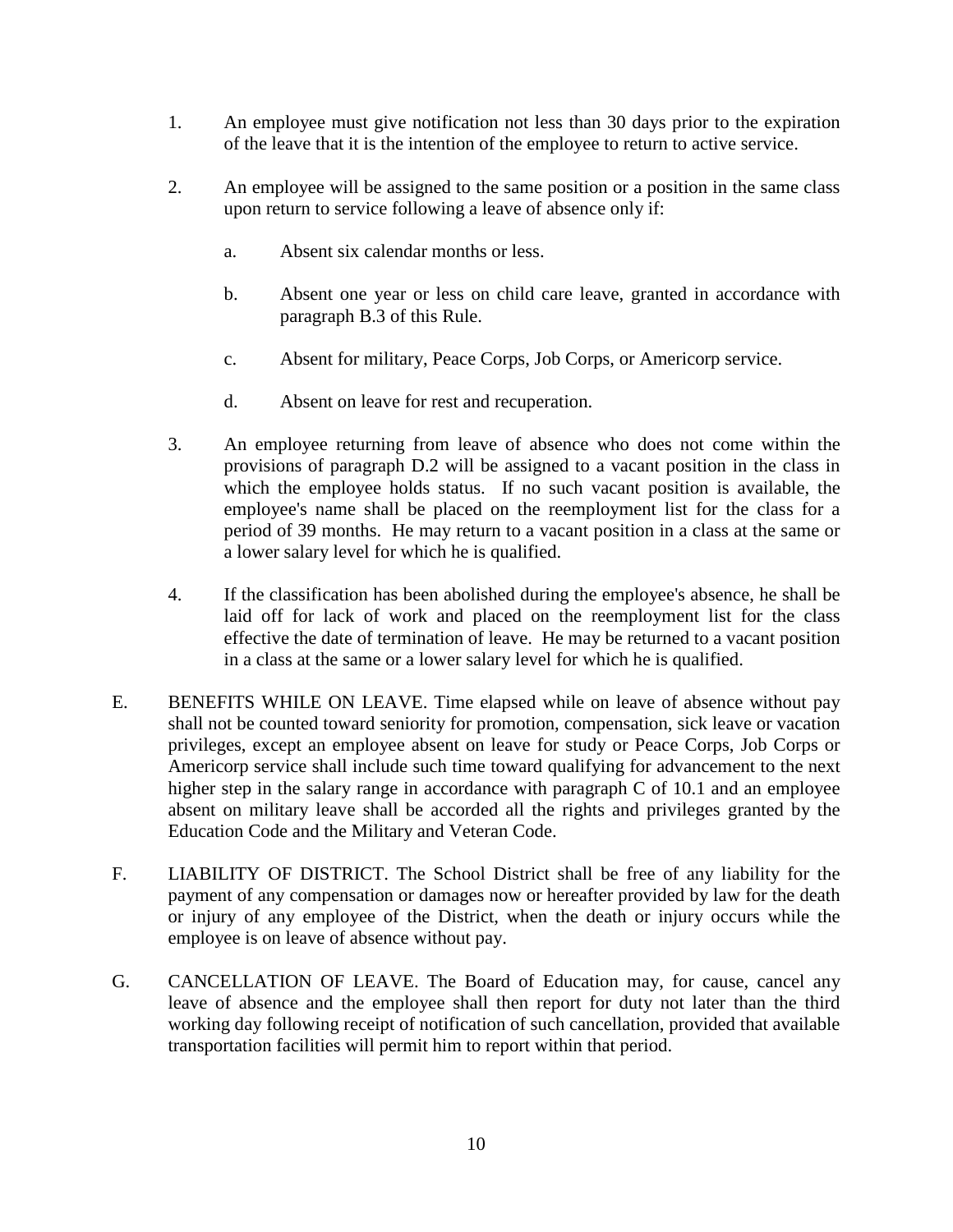H. EMPLOYMENT WHILE ON LEAVE. An employee, while on leave of absence, may not accept other gainful employment with another employer, except ordered military, Peace Corps, Job Corps, or Domestic Peace Corps service, without express prior approval of the Board of Education.

Reference: California Education code 45190

## **12.11 MILITARY LEAVE OF ABSENCE**

- A. APPLICABILITY OF PROVISIONS FOR CERTIFICATED EMPLOYEES. In addition to the rights, privileges, and obligations regarding military leave of absence which by law apply to classified employees, all such rights, privileges and obligations by law made applicable to certificated employees shall likewise apply to classified employees as though the words "in positions not requiring certification qualifications" appeared in the law in place of the words "in positions requiring certification qualifications."
- B. DEFINITION OF MILITARY. The term "military" as used in this Rule is defined as including army, navy, marine, air force, coast guard, or other armed service of the United States, or as may be otherwise defined by law.
- C. RETURN FROM MILITARY SERVICE. An employee returning from military service who presents his discharge as evidence of such service, shall be returned to his former position if such position exists, and shall have the privilege of accepting assignment to other vacant positions in comparable or lower classes for which he is qualified, provided, however, that should the returning employee accept a position in a comparable or lower class, his continued occupancy of such position shall be dependent upon maintaining service rating above the point designated as unsatisfactory by the Board of Education.

### **12.12 BEREAVEMENT LEAVE**

Every person employed in the classified service of any school district shall be granted necessary leave of absence, not to exceed three days, or five days if out-of-state travel is required, on account of the death of any member of his immediate family. No deduction shall be made from the salary of such employee nor shall such leave be deducted from leave granted by other sections of this code or provided by the governing board of the district. The governing board may enlarge the benefits of this section and may expand the class of relatives listed below as members of the immediate family. Members of the immediate family, as used in this section, means the mother, father, grandmother, grandfather, or a grandchild of the employee or of the spouse of the-employee, and the spouse, son, son-in-law, daughter, daughter-in-law, brother, sister, of the employee or any person having a principal place of residence in the immediate household of the employee.

Reference: California Education Code 45194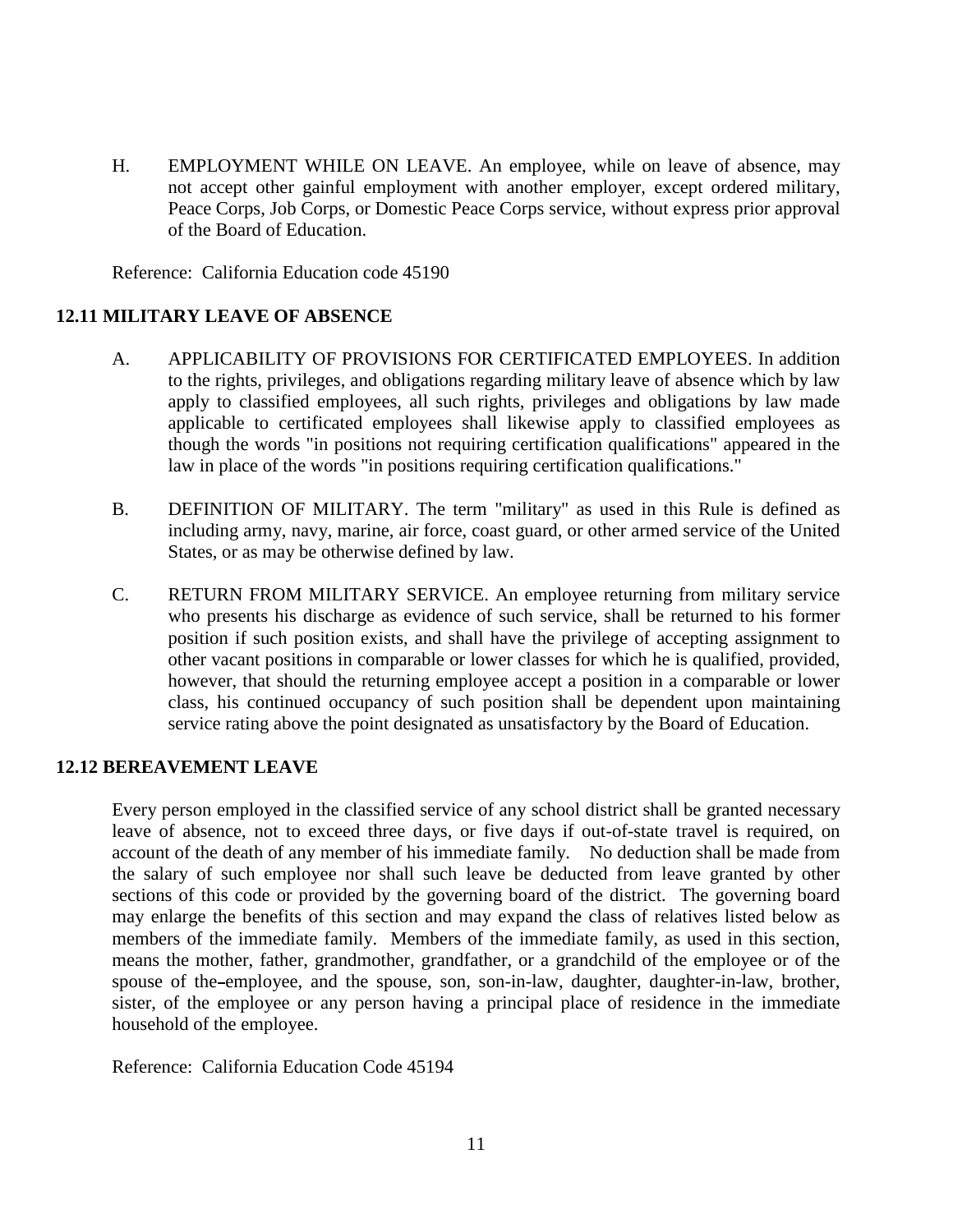### **12.13 IMMINENT DEATH LEAVE**

Every probationary and permanent employee shall be entitled to two days imminent death leave a fiscal year at full pay. Such leave shall not be cumulative. Such leave shall be authorized when death of a member of the immediate family is imminent.

Imminent death leave is subject to the approval of the employee's Department Head, and the employee must furnish such certificates and evidence of facts as may be required by the Department Head.

### **12.14 QUARANTINE**

Classified employees under personal quarantine by order of the Health Office of the City or County, whether because of their own illness or on account of illness of others, shall be paid for such period of quarantine as is required in the exigencies of the case; provided that pay for such period of absence shall not be for more than two weeks in any period and that no more than two separate periods of personal quarantine shall be paid for in any school year to any one employee. General periods of quarantine shall not be counted as times of personal quarantine.

### **12.15 EDUCATION CODE PROVISIONS APPLICABLE**

The provisions of the Education Code shall govern the absence from duty of classified employees occupying permanent positions, provided, however, that in addition to such rights, privileges and obligations which by law apply to classified employees, such provisions of the law which apply to certificated employees shall likewise apply to classified employees.

#### **12.16 PERSONAL LEAVE**

Every probationary and permanent employee shall be entitled to two days personal leave a fiscal year at half pay for any purpose. Such leave shall not be cumulative. Personal leave shall be subject to the approval of the employee's department head. For purposes of this section, a "day" is the regularly assigned time of the employee when the leave is taken.

## **12.17 VACATION**

- A. VACATION ALLOWANCE. Vacation allowances shall be earned based on the following schedules:
	- 1. Classified employees who have completed five or less service years shall earn vacation computed at the rate of .055 hours vacation for each hour for which pay is received, excluding overtime. Full-time employees will thus receive approximately 14 days' vacation a year.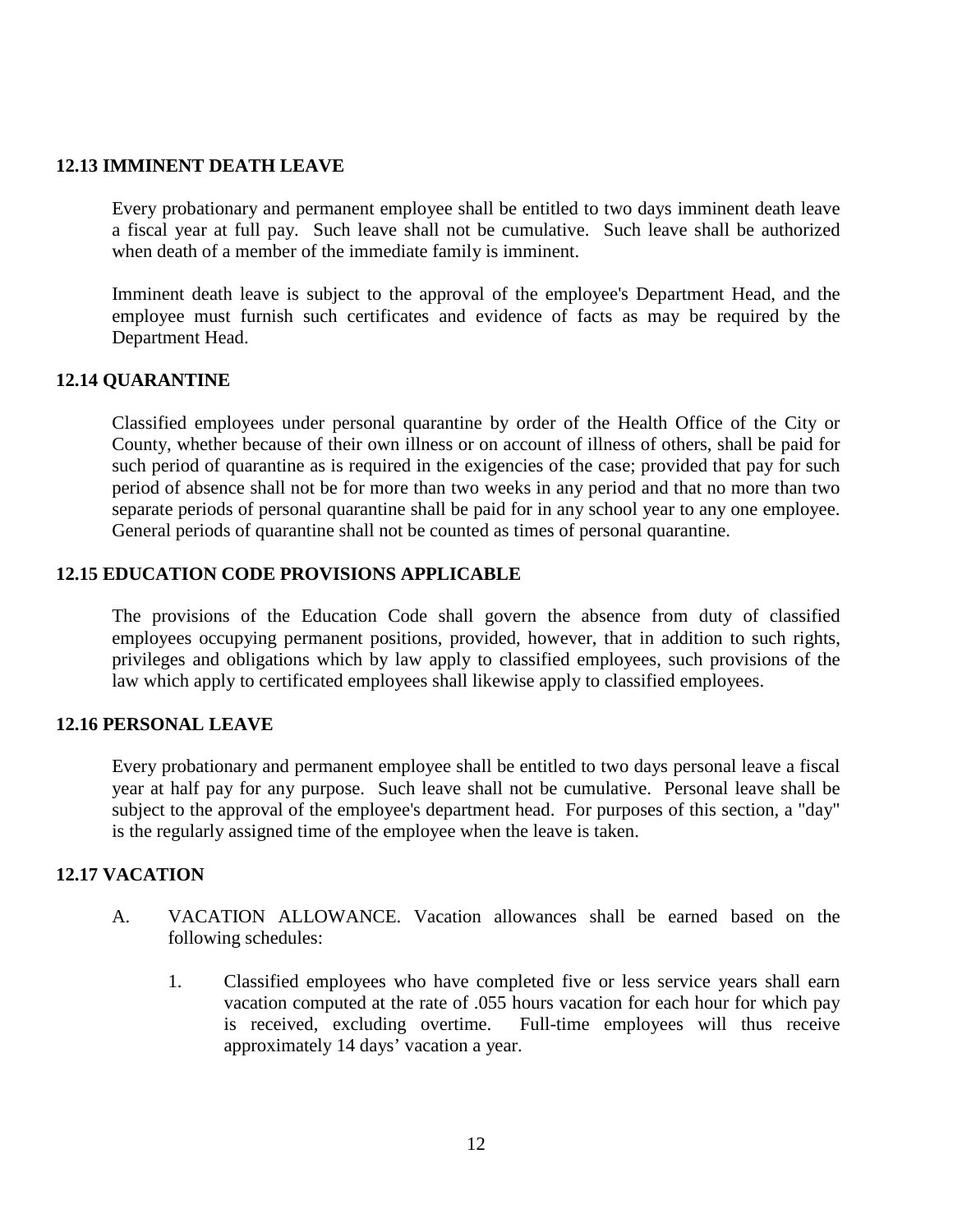- 2. Classified employees who have completed more than five years and less than ten years shall earn vacation computed at the rate of .062 hours vacation for each hour for which pay is received, excluding overtime. Full-time employees will thus receive approximately 16 days' vacation a year.
- 3. Classified employees who have completed more than ten years and less than fifteen shall earn vacation computed at the rate of .070 hours vacation for each hour for which pay is received, excluding overtime. Full-time employees will thus receive approximately 18 days' vacation a year.
- 4. Classified employees who have completed more than 15 service years shall earn vacation computed at the rate of .081 hours vacation for each hour for which pay is received, excluding overtime. Full-time employees will thus receive approximately 21 days' vacation a year.
- 5. Employees in classifications excluded from overtime payments in accordance with the provisions of Rule 10.4.F shall earn vacation computed at the rate of .081 hours vacation for each hour for which pay is received. Full-time employees will thus receive approximately 21 days' vacation a year.
- 6. A service year for purposes of earning vacation credit is defined in Rule 1.1.
- B. ELIGIBILITY FOR VACATION. Eligibility for vacation shall be determined as follows:
	- 1. Classified employees with either probationary or permanent status are eligible to earn paid vacation.
	- 2. Eligibility to take vacation will commence on the first day of the pay period following completion of the number of hours that correspond to 130 days of paid service in regular assignments. The vacation which is then due the employee shall be the number of vacation hours accumulated in accordance with the provisions of paragraph A of this Rule.
	- 3. For purposes of this rule, 130 days shall be defined as 130 times the average number of regularly assigned hours per day for the employee.
- C. WHEN VACATION IS TAKEN. Earned vacation is to be taken at a time when the efficiency of the district will be least affected. Vacation shall be taken only at times approved by the Department Head or his/her authorized designee; however, district managers and supervisors will consider the wishes of the employee when scheduling vacation. If there is a conflict in vacation dates requested by employees, the conflict will be resolved on the basis of the greatest seniority in the district; except that a more senior employee may not "bump" a less senior employee once the annual vacation schedule has been established.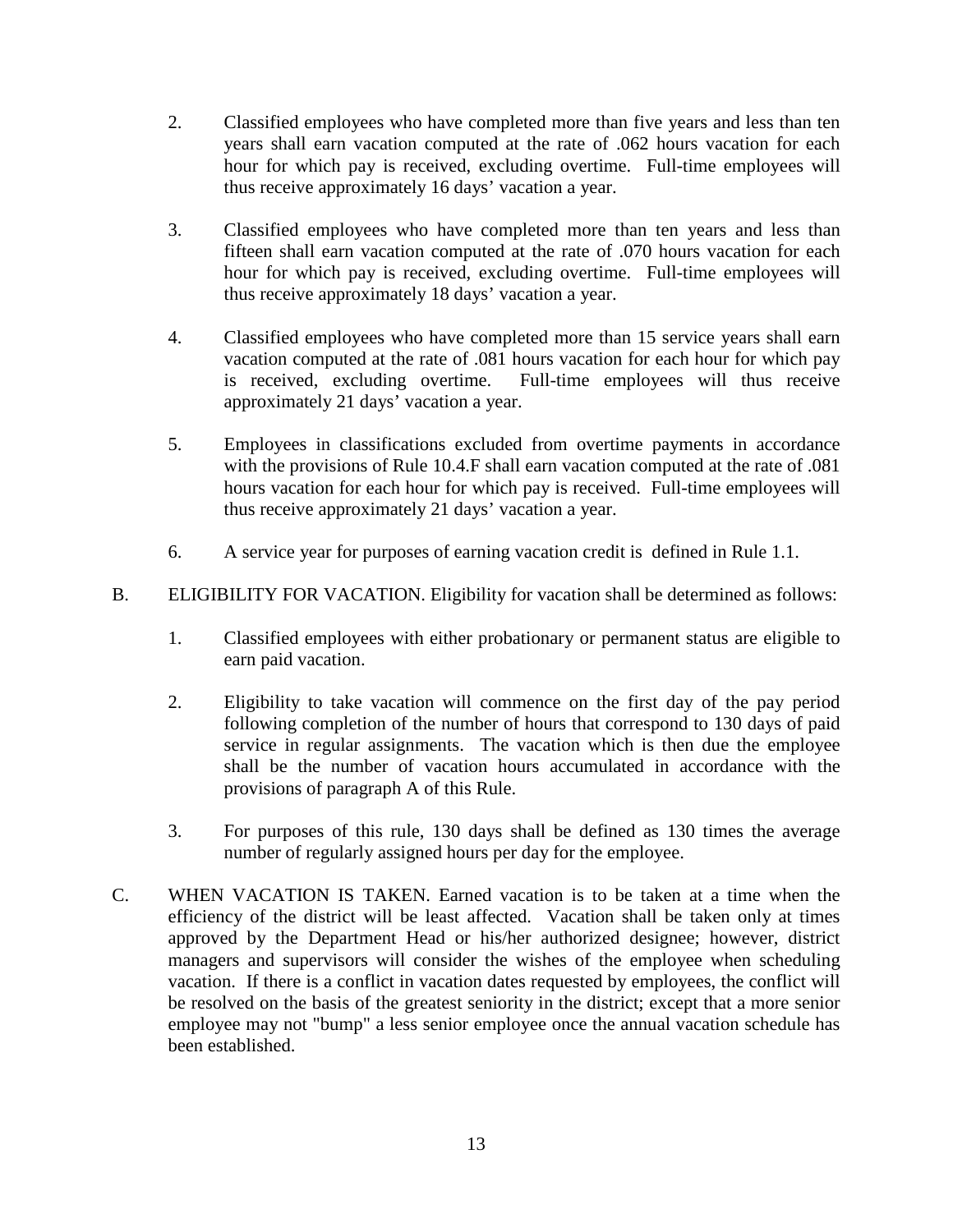- 1. All employees who are employed less than twelve (12) months shall earn vacation, and it shall be due them in the same manner as all other employees. They shall take vacation due them during winter and/or spring student vacation periods, or designated non-work/intersession periods in year round school assignments or, with the approval of the Department Head or his/her authorized designee, they shall be paid for vacation due them as of June 30; or they may take vacation at other times when it will least affect the efficiency of the district as mutually agreed upon by the employee and the immediate supervisor. During winter and/or spring student vacation periods, all employees who are employed less than twelve (12) months are entitled to use authorized leave provisions.
- 2. Effective the first day of any fiscal year (July 1) an employee may have accumulated vacation credit not to exceed the amount of vacation credit earned in 1-1/2 years of paid service.
- 3. When an employee has accumulated the maximum allowable vacation credit and when a serious personal or work related situation prevents his/her using earned vacation time, the employee may request:
	- a. to receive in-lieu payment for any vacation balance in excess of the vacation credit earned in one and one-half (1-1/2 years) of paid service; or
	- b. to accumulate excess vacation. Such request will include the nature and duration of the situation and will be made in writing to the Chief Business and Financial Officer by May 15.

If request for in-lieu payment is not received by May 15 or if in-lieu payment is not approved, upon written application, accumulation of excess vacation credit will be authorized by the Chief Business and Financial Officer.

CAUTION: PERS retirement credit is not earned on the above described vacation payoff.

- 5. A vacation once having commenced shall be terminated only by the employee returning to work, being laid off, being terminated from employment, having verified hospitalization or reportable disease, or having a death of a member of the immediate family as defined.
- 6. If an employee's scheduled vacation period comes due and the employee is on leave because of verified illness, injury, or bereavement, he/she may contact the appropriate manager/supervisor to arrange a rescheduling of the vacation. Such a request must be made before the original vacation is scheduled to begin. The manager/supervisor will reschedule the vacation after considering the requested dates submitted by the employee and the operational needs of the work site.
- D. RATE OF PAY FOR VACATION. The rate at which vacation is paid shall be the employee's current regular pay rate. Employees whose vacations are earned and actually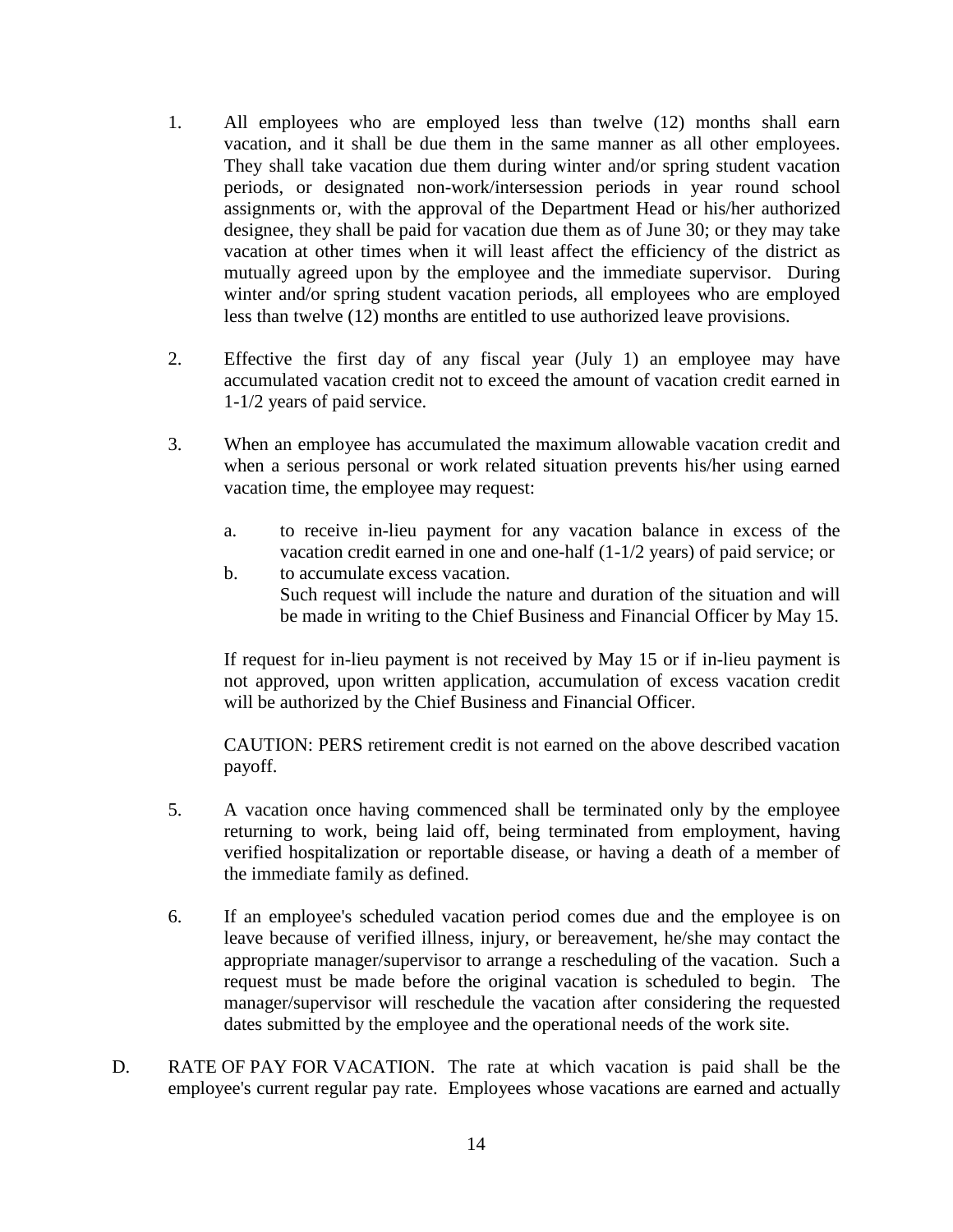started under a given status shall suffer no loss of earned vacation salary pay by reason of subsequent changes in conditions of employment. No vacation or part thereof shall be taken in an amount less than one-half (1/2) hour at a time.

- E. VACATION CREDIT WHILE ON NON-PAID STATUS. An employee absent on leave without pay or an employee laid off for lack of work or lack of funds, shall not accumulate vacation credit during the period of his/her absence from active service.
- F. VACATION CREDIT WHILE ON MILITARY LEAVE. Every employee who is a member of the National Guard or Naval Militia, or a member of the Reserve Corps or force in the federal military, naval or marine service, and who is granted a military leave of absence with pay, shall be granted all vacation privileges provided by the Military and Veterans Code.
- G. HOLIDAYS DURING VACATIONS. No deductions shall be made from the vacation credit of any employee for holidays occurring during the assigned vacation period of the employee.
- H. PAY UPON TERMINATION. At the time of separation from service, an employee shall be entitled to lump sum compensation for all earned and unused vacation, except that employees who have not complete six (6) months of employment in a regular or restricted status shall not be entitled to such compensation. Payment for such entitlement will be made in accordance with usual district payroll procedures and scheduled pay dates.

Reference: California Education Code 45197

### **12.18 REPORTS REQUIRED**

Any classified employee absent for any reasons provided for in this chapter shall file with the principal, Division Head, or other designated officer such signed certificate of absence as may be required. For the use of sick or statutory leave, all employees shall notify the immediate manager or the manager's designee of their intended absence prior to the beginning of the employee's workday.

### **12.19 CASUAL ABSENCES**

Department Heads shall have discretionary power, when the necessity demands, to grant to employees permission to be absent without loss of salary, parts of a day not exceeding one-half day when good reason for such absence exists, provided that its power shall not be construed to confer the right to reduce the established number of working hours per month of the employee, and provided further that in no case shall the work of the department or division be materially impacted by the granting of such absence; and provided further, that frequent requests from an employee for such absence, even for short periods, are to be avoided.